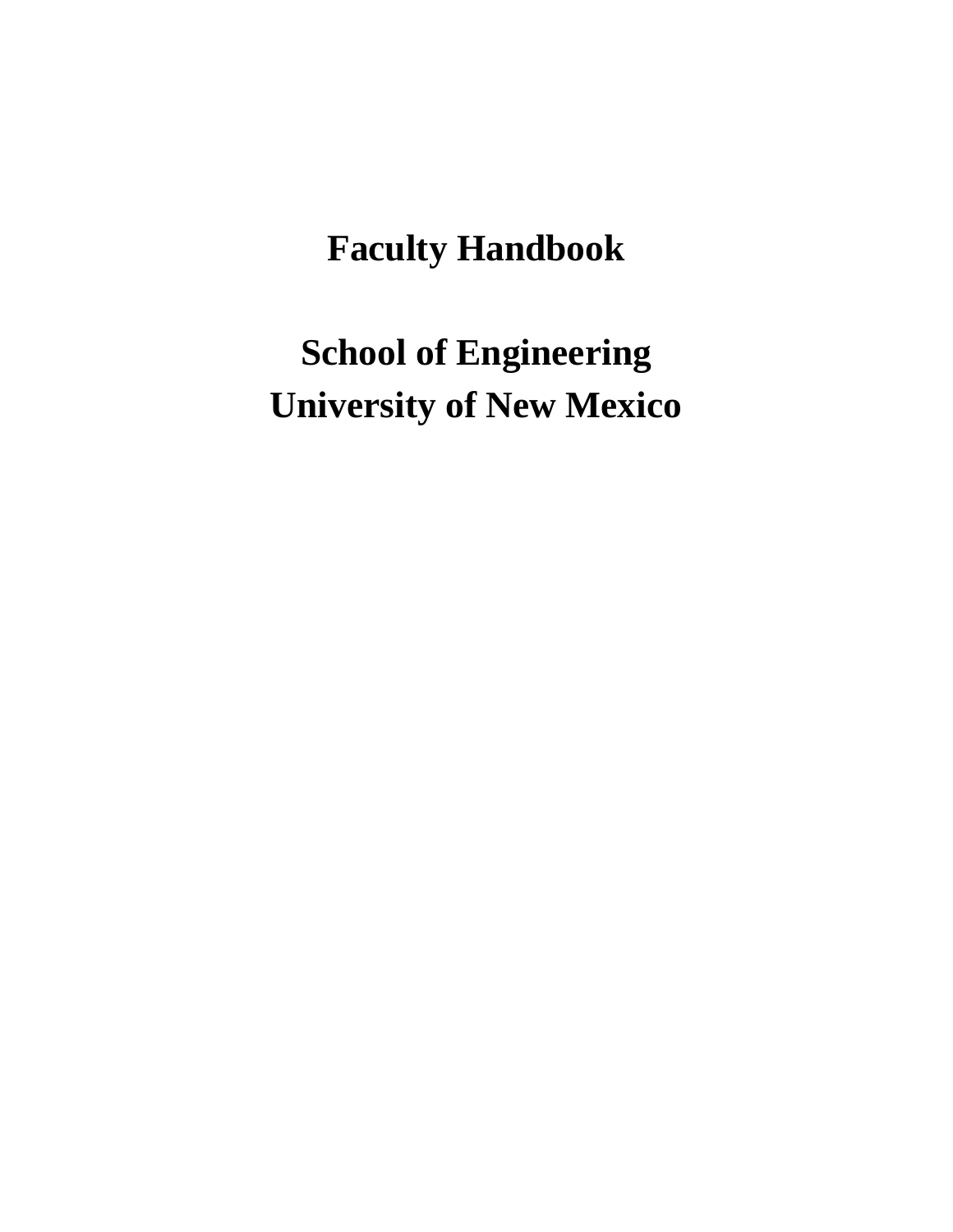#### **Revision history**

| 16 March 2012 | Distributed to the faculty in advance of the special SOE Faculty Assembly<br>meeting to be held on 29 March 2012.                                 |
|---------------|---------------------------------------------------------------------------------------------------------------------------------------------------|
| 29 March 2012 | Minor wording changes were accepted as friendly amendments. Motion<br>failed to secure the required 2/3 majority when voting closed the next day. |
| 25 April 2012 | Distributed to the faculty in advance of the SOE Faculty Assembly meeting to<br>be held on 2 May 2012.                                            |
| 30 April 2012 | Revised to reflect changes suggested by the Committee on Governance.                                                                              |
|               | 30 October 2012 Revised to reflect changes suggested by the SoE ad hoc committee.                                                                 |
|               | 1 November 2012 Distributed to faculty in advance of the SOE Faculty Assembly meeting to be<br>held on 7 December 2012.                           |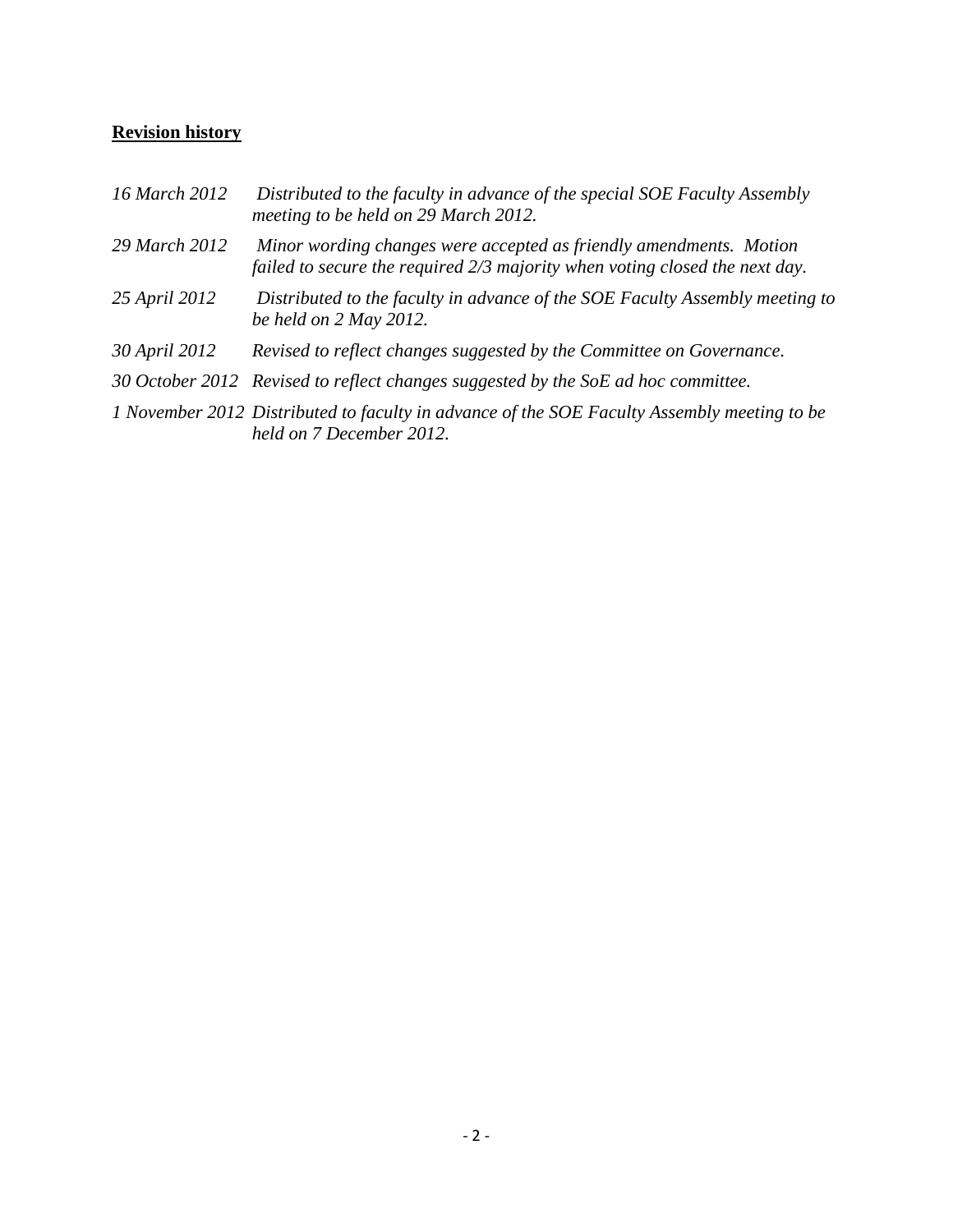## **Part I Bylaws of the SOE Faculty Assembly**

#### **Primacy of University-Wide Policies**

This document describes the bylaws of the School of Engineering (SOE) of the University of New Mexico (UNM). It formalizes the governance principles under which the Faculty Assembly operates and the procedures for academic matters in the School of Engineering. These bylaws shall be consistent with and subordinate to established UNM policies as published in the *UNM Faculty Handbook,* as well as the policies, rules, and laws of the State of New Mexico.

#### **Existing Policies on Governance**

It is the intent that this self-governance document, where appropriate, shall supersede or incorporate in whole or in part all previously written or spoken policies, procedures and guidelines regarding faculty governance in SOE.

#### **Article 1**. **Purpose**

**1(a)** This document defines the bylaws of the SOE Faculty Assembly in order to: 1) establish the governing structure of the Faculty Assembly; 2) describe the decision-making procedures and practices of the Faculty Assembly; and 3) define the rights and responsibilities of the administration and faculty regarding academic matters in the School. Any bylaws of SOE constituent academic programs must support the SoE Bylaws.

#### **Article 2. Governance**

**2(a)** The Bylaws acknowledge that the governance of the School consists of the SOE's Administration, headed by the Dean of Engineering, and the SOE Faculty, which has a voice through the SOE Faculty Assembly, departmental faculty meetings, as well as school and departmental committees. Administrative matters are the responsibility of the SOE Administration; the faculty exercises its governance over academic matters through the Faculty Assembly. The operation of the Faculty Assembly is the joint responsibility of an Advisory Committee (see Article 7) and the Dean. All SOE administrative policies, processes and decisions ultimately rest with the Dean.

#### **Article 3. SOE Faculty**

**3(a)** *Membership:* Members of the SOE Faculty hold the rank of Distinguished Professor, Professor, Associate Professor, Assistant Professor, Senior Lecturer, Principal Lecturer, Lecturer, Instructor, Professor Emeritus/Emerita, Research Professor, Research Associate Professor, or Research Assistant Professor. The Faculty includes part-time appointees.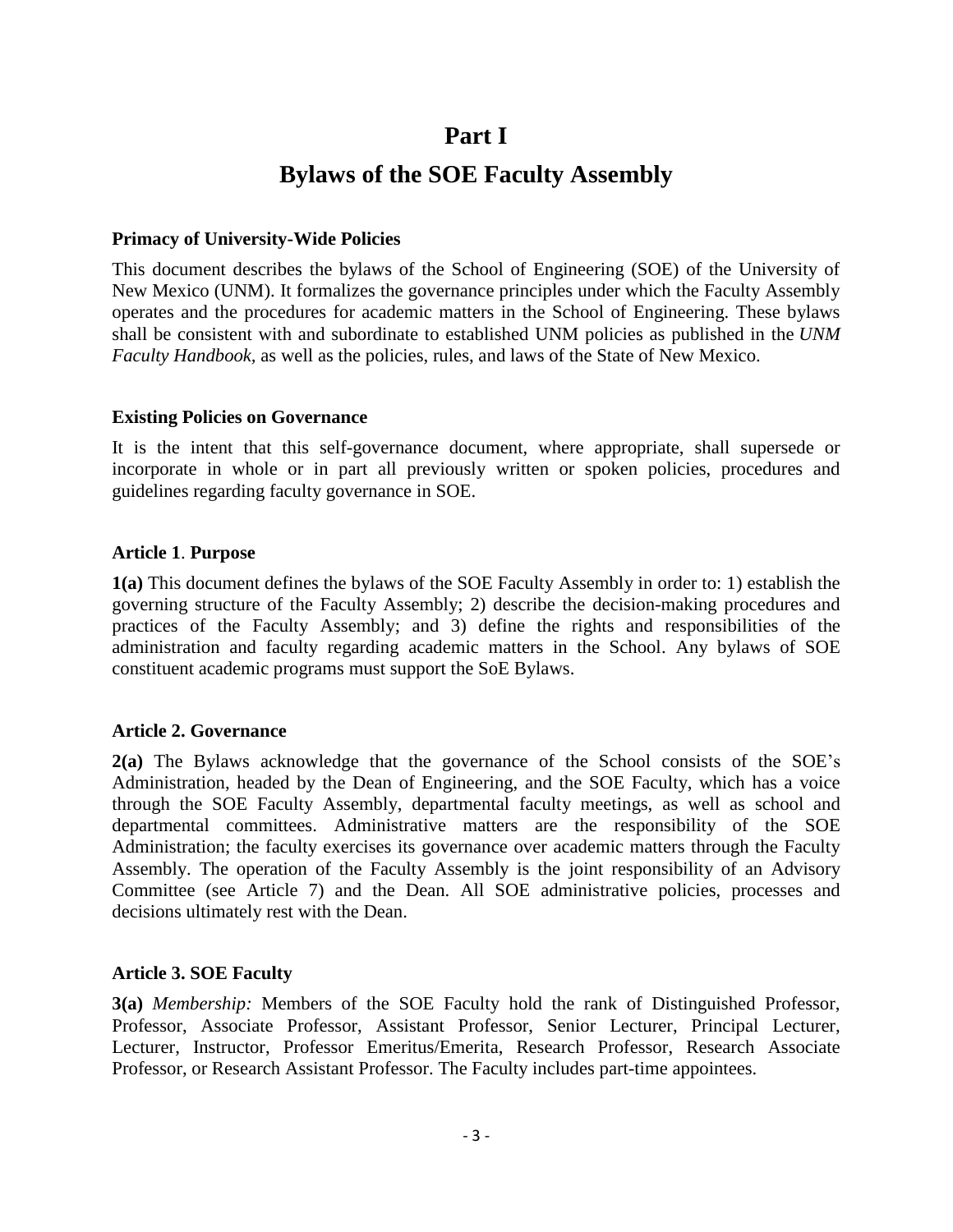**3(b)** *Voting Faculty:* The Voting Faculty includes all full-time members of the SOE Faculty holding the rank of Distinguished Professor, Professor, Associate Professor, Assistant Professor, Senior Lecturer, Principle Lecturer, or Lecturer. Part-time faculty members holding such appointments may vote only if their appointment in SOE is at a level of 50% or above. Faculty members holding such appointments in the University with secondary appointments in SOE may vote only if their appointment in SOE is at a level of 50% or above. Faculty members on leavewithout-pay and Professors Emeritus/Emerita have no voting rights.

The Dean shall provide the list of Voting Faculty at the start of each Faculty Assembly. Any disputes regarding voting eligibility shall be resolved prior to establishing a quorum.

**3(c)** *Rights and responsibilities of the SOE Faculty:* The SOE Faculty shall have the right of review and action in regard to the following: formulation and revision of SOE goals; formation of new departments, inter-disciplinary programs, and centers within SOE; recommendations for granting of all academic degrees and certificates within SOE; curriculum changes; creation of new academic degrees and certificates; policies regarding faculty appointments, granting of tenure, and promotion in academic rank, subject to the procedures of the UNM Faculty Handbook; and general academic policies of SOE.

#### **Article 4: Voting**

A Vote in the Bylaws refers to one of three types of votes: an in-person vote, a mail vote, or an electronic vote. Initiating electronic and mail votes must be subject to the approval of the Advisory Committee and the Dean. In the case of an in-person vote, votes by eligible Voting Faculty may be delivered to the Dean in advance of a meeting *en absentia* in writing. Voting by proxy is not permitted.

#### **Article 5: SOE Administration**

**5(a)** The SOE Administration consists of the Dean as the School's executive officer and academic leader, the Associate Deans, and the Chairs of Departments within SOE.

**5(b)** *Responsibilities of the SOE Dean*: The Bylaws acknowledge the fact that the Dean is the principal officer of the School and acts as executive officer and representative of the SOE Faculty. With regard to education policy, the Dean is expected to prepare plans for consideration by the Faculty, to carry out those plans that the SOE adopts, and to perform other duties as properly fall within the scope of the Dean's office. With regard to research policy, the Dean is expected to prepare plans to promote research and enhance the visibility of the SOE research programs at the highest level and to foster external collaborations with the national laboratories and industry consistent with the SOE's strengths and long-term vision. In general, the Dean is expected to provide leadership regarding all academic programs and their compliance with applicable University policies and procedures. In executing his/her leadership role, the Dean is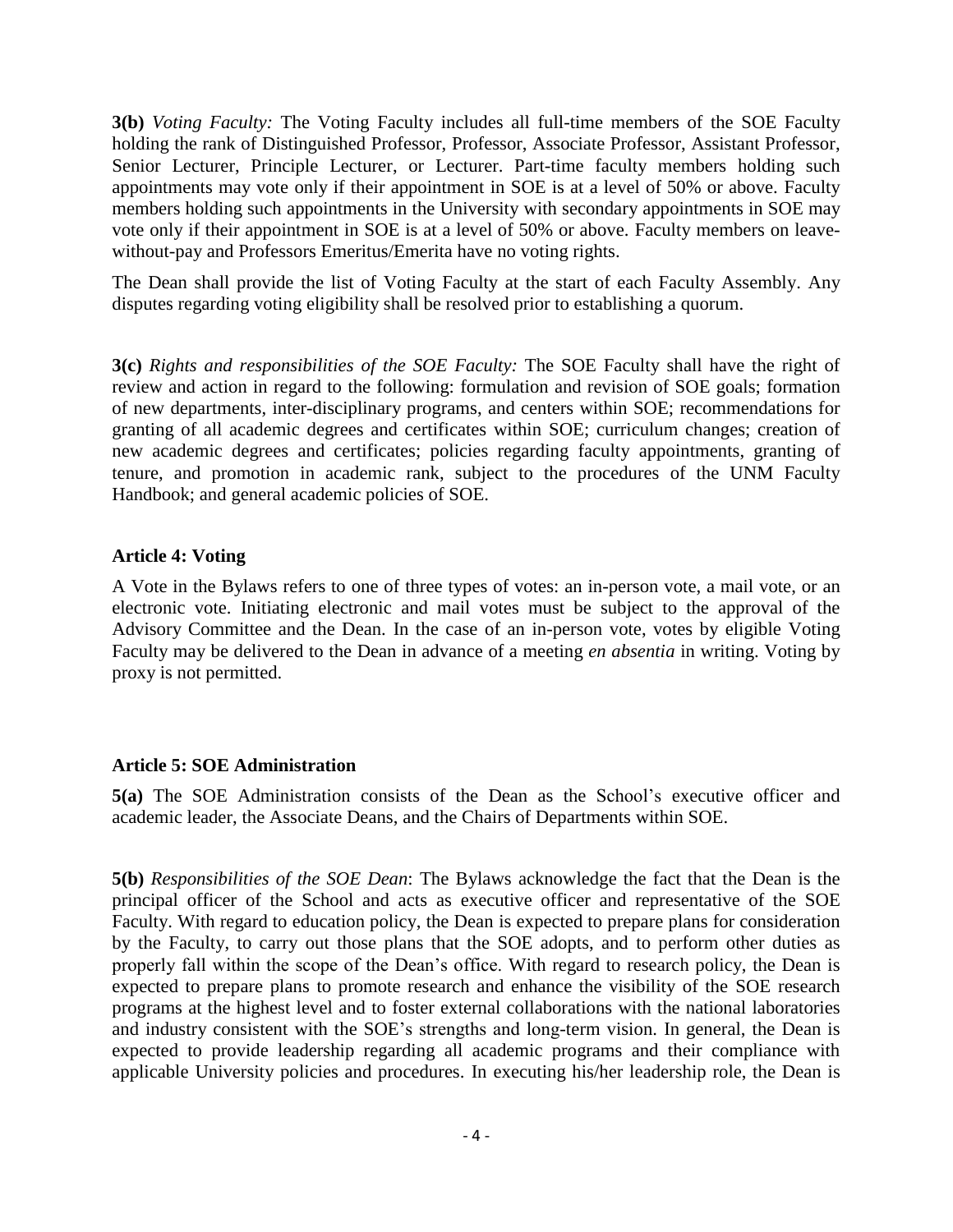expected to adopt a collaborative and consultative style of management and to seek input from the SOE Faculty, Program Directors, Center Directors, and SOE committees.

#### **Article 6: The Faculty Assembly**

**6(a)** The SOE Faculty shall exercise its responsibilities through the Faculty Assembly. The Faculty Assembly is presided over by the Dean. At least one regular assembly shall be held every semester. Special meetings shall be held at the discretion of the Dean, a Standing Committee, or whenever a written request is made by ten or more Voting Faculty, not all from the same department. The Dean shall call for a Faculty Assembly within ten days following the receipt of the written request for a special meeting.

**6(b)** The agenda for the Faculty Assembly shall be prepared by the Advisory Committee (see Article 7), in consultation with the Dean, and distributed to the SOE Faculty at least one week prior to the date of the meeting. In addition, the Advisory Committee shall consider including agenda items proposed by the SOE Faculty.

**6(c)** *Quorum:* One-third of the Voting Faculty is required for a quorum. If a quorum is not achieved, the Faculty Assembly may not vote on any issues brought before it. The issues at hand may be tabled for future consideration or may be submitted to an electronic or mail vote.

Two-thirds of the Voting Faculty who respond to a mail ballot or electronic ballot must approve any changes to the Bylaws (See article 9(a).)

**6(d)** *Conduct of the Faculty Assembly:* The Faculty Assembly shall conduct business according to *Robert's Rules of Order*. The vote of the Faculty Assembly on all academic matters is binding.

**6(e)** *Order of Business:* The following order of business shall be followed at the Faculty Assembly.

- 1. Declaring a quorum
- 2. Approval of minutes from the previous meeting
- 3. Approval of the graduation lists (when needed)
- 4. Results of any electronic or mail ballots (if any)
- 5. Dean's report
- 6. Consent agenda (discretionary reports)
	- a. Standing SOE committees
- 7. Reports
	- a. Associate Deans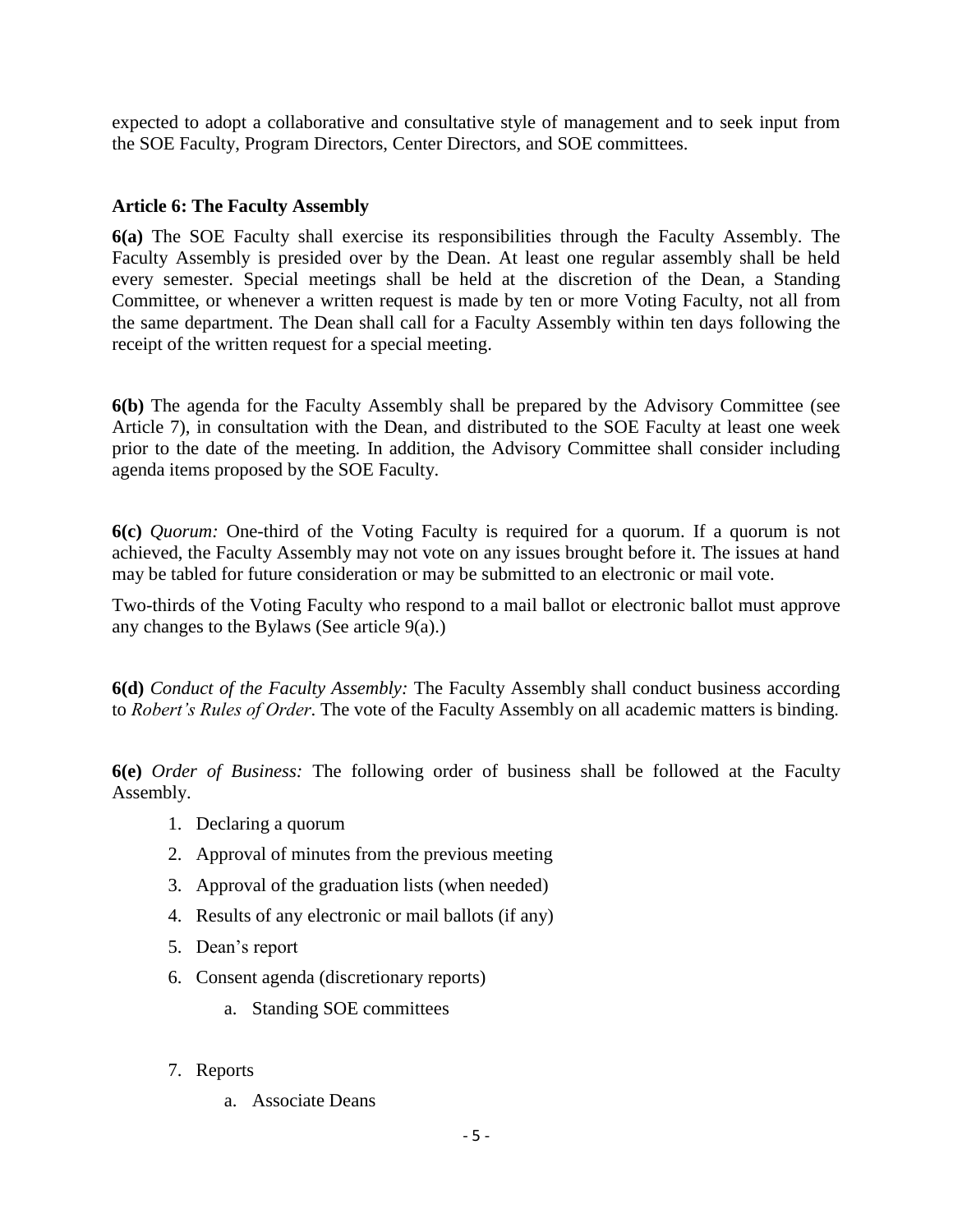- b. Department Chairs
- c. Center and Program Directors
- 8. Action items and motions requiring a vote of the faculty
- 9. Old and new business
- 10. Adjournment

#### **Article 7: Advisory Committee**

**7(a)** *Advisory Committee:* The Faculty Assembly shall be operated by an Advisory Committee consisting of three SOE Voting Faculty members. It is the responsibility of the Advisory Committee to set the time, place, and agenda of meetings of the Faculty Assembly in consultation with the Dean, the SOE committees, and the SOE Faculty. The members of the Advisory Committee shall be elected to staggered 3-year terms, in accordance with the SOE procedures for elections. Members of the Advisory Committee shall be rotated amongst the Departments of the SOE in accordance with the SOE procedures for elections.

**7(b)** *Speaker of the Faculty Assembly:* The Advisory Committee member whose term expires the earliest shall be designated as Speaker of the Faculty Assembly. The Speaker's role is to coordinate the committee activities. The Speaker will chair the meeting in the absence of the Dean.

**7(c)** *Other responsibilities:* The Advisory Committee is also responsible for initiating and proposing to the SOE Faculty changes in the SOE Policies and Procedures.

#### **Article 8: SOE Committees**

**8(a)** The Faculty Assembly will establish two standing SOE committees: the Advisory Committee and the Policy Committee. The Dean can create additional standing or ad hoc SOE committees, and the Faculty Assembly can request that the Dean form additional standing or ad hoc SOE committees. However, the creation of any standing committee must be approved by the Faculty Assembly. When appropriate, committee recommendations shall be brought forth to the Faculty Assembly for approval. SOE Standing Committees are expected to report to the Faculty Assembly at least once each year. Two standing committees are associated directly with the workings of the Faculty Assembly.

**8(b):** *Advisory Committee. Purpose:* See Article 7.

**8(c):** *Policy Committee. Purpose:* To formulate new policies and procedures and review existing policies and procedures of SOE with regard to their compatibility with the Bylaws and with the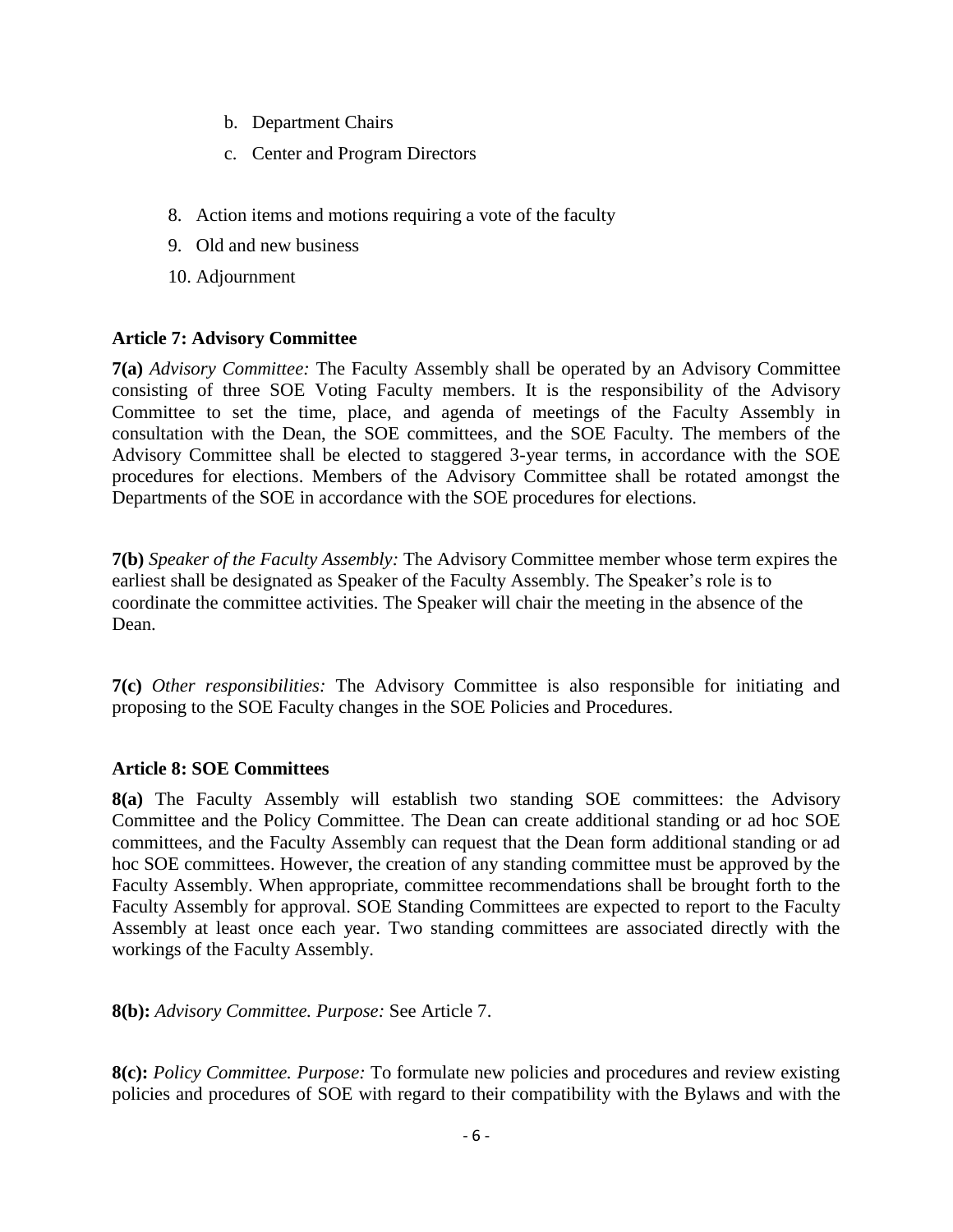policies of the Regents and the University, including those in the UNM Faculty Handbook. The members of the Committee shall be tenured SOE Voting Faculty. The Committee shall include a representative member from each department who is elected annually by his/her respective department. At the discretion of the Advisory Committee, the Policy Committee may also include representatives from centers and interdisciplinary programs that are within SOE or substantially invested in SOE. It is the responsibility of the members of the Committee to discuss all matters brought to the Committee with the faculty and Chairs/Directors of their respective departments/centers/programs before matters are brought before the Faculty Assembly.

**8(d):** All other SOE Standing Committees are listed in Part III of the SOE Faculty Handbook.

#### **Article 9**. **General**

**9(a).** *Amendments:* Any Standing Committee, including the Advisory Committee, the Dean, or ten Voting Faculty members may propose amendments to the Bylaws of the Faculty Assembly. The process to be followed in amending the Bylaws is outlined below.

- 1. Copies of the proposed amendment(s) must be distributed to the Faculty at least one week in advance of a Faculty Assembly meeting at which the proposed amendment(s) will be formally presented and discussed in a preliminary way. The amendment(s) shall be voted on at the next meeting of the Faculty Assembly.
- 2. If agreed upon by the faculty present at the first meeting, an ad hoc committee may be established to consider the amendment(s) and make a recommendation to the SOE Faculty at the subsequent meeting.

Approval of an amendment shall require a two-thirds majority of the SOE Voting Faculty who respond to either a mail or electronic ballot. The original Bylaws and approved amendment(s) must be filed with the University Secretary.

**9(b)**. *Distribution:* The Dean, department Chairs, Program and Center Directors shall keep a current copy of the Bylaws. The Dean's Office shall be responsible for providing copies of it to the faculty and for making it available to the student body in the Resource Center.

**9(c)**. *SOE Faculty Handbook:* The Bylaws and other written SOE policies and procedures shall be included in the SOE Faculty Handbook. The Handbook will be maintained current by the Dean's office and made available on request or by postings on the SOE web site.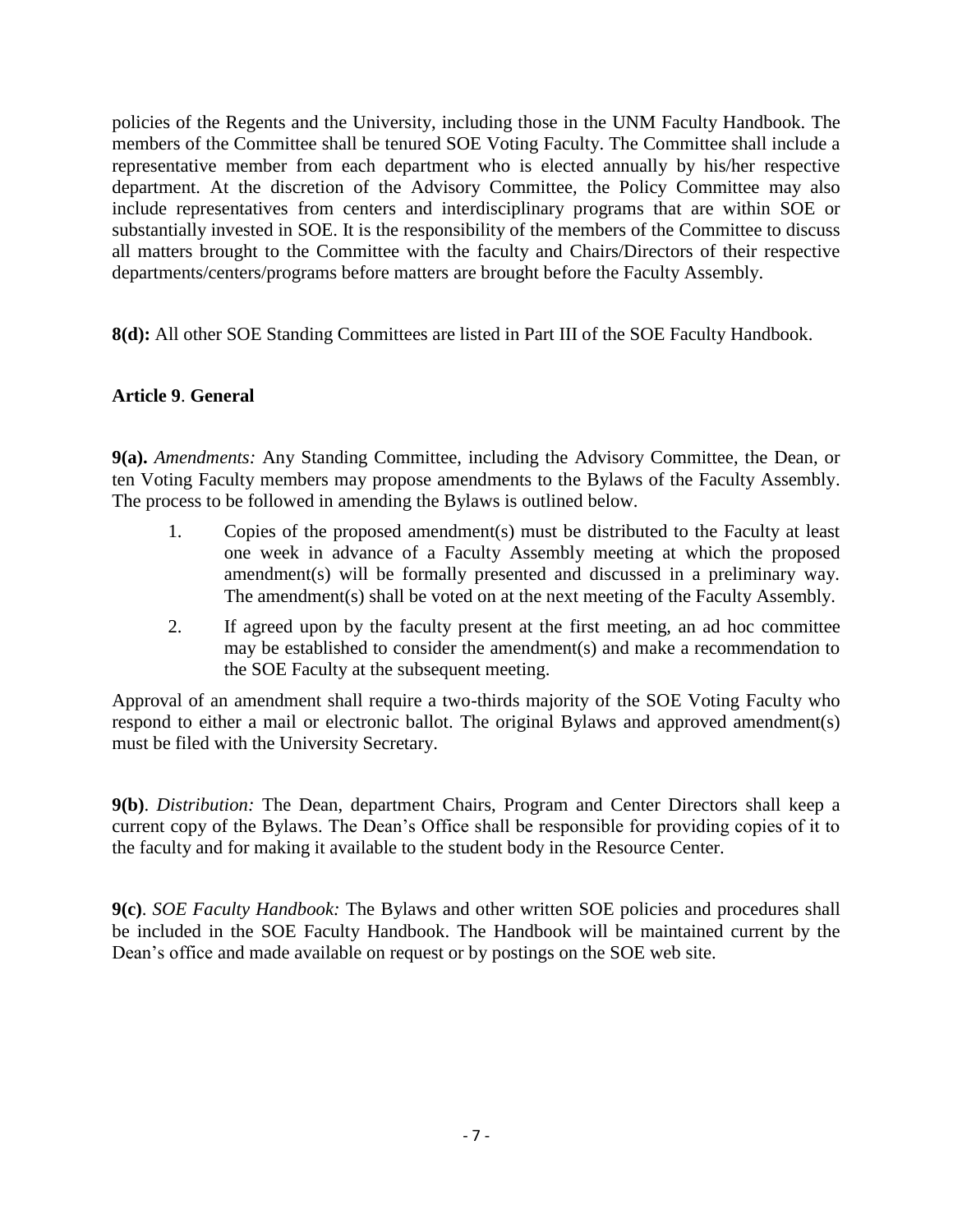### **Part II**

### **Faculty Assembly Procedures**

This section documents procedures that the faculty, the Advisory Committee, and the Dean found useful in streamlining the operations of the Faculty Assembly and likely to evolve over time.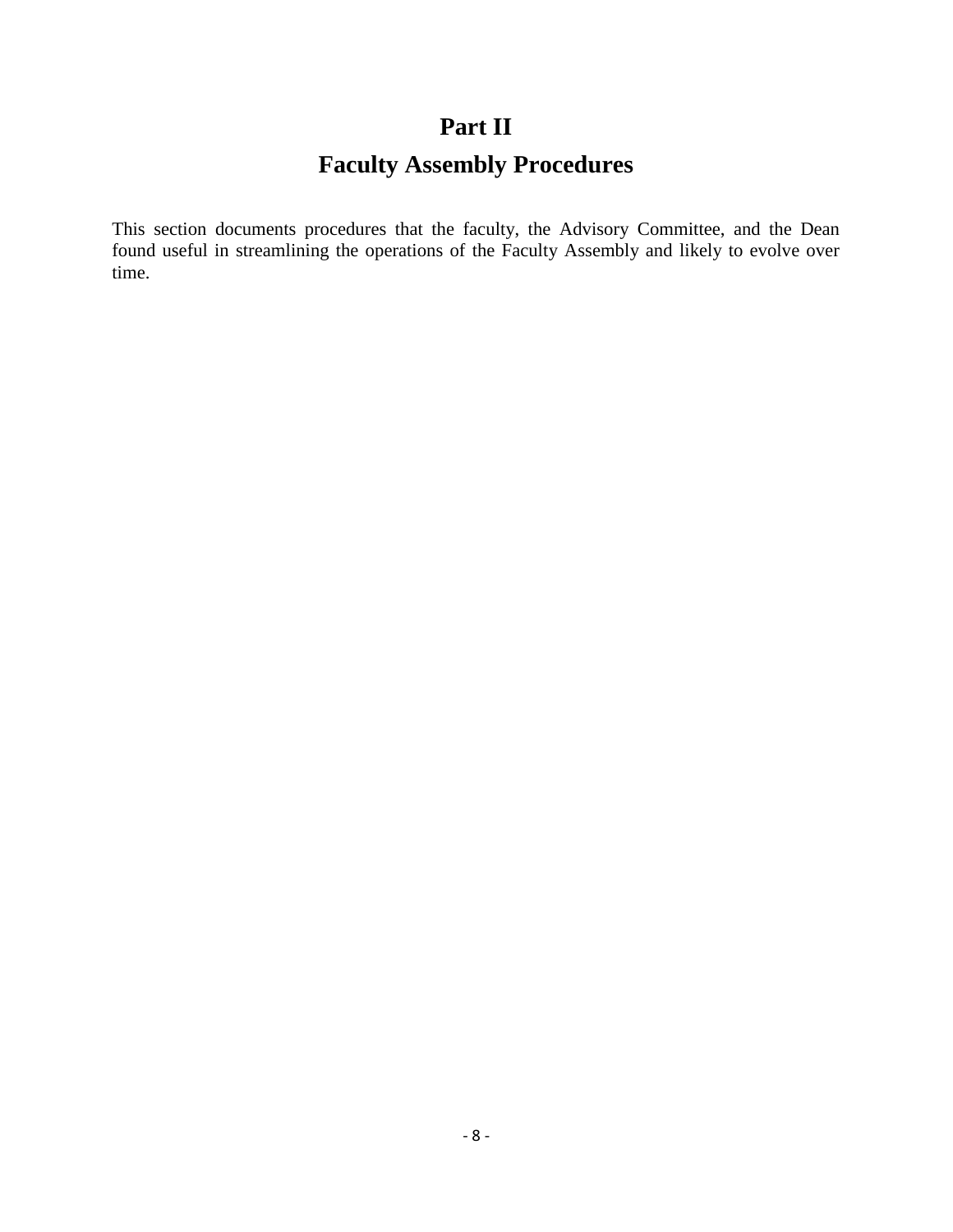### **Part III**

### **School of Engineering Standing Committees**

This section contains a list of current SOE Standing Committees not directly prescribed by the Bylaws of the Faculty Assembly.